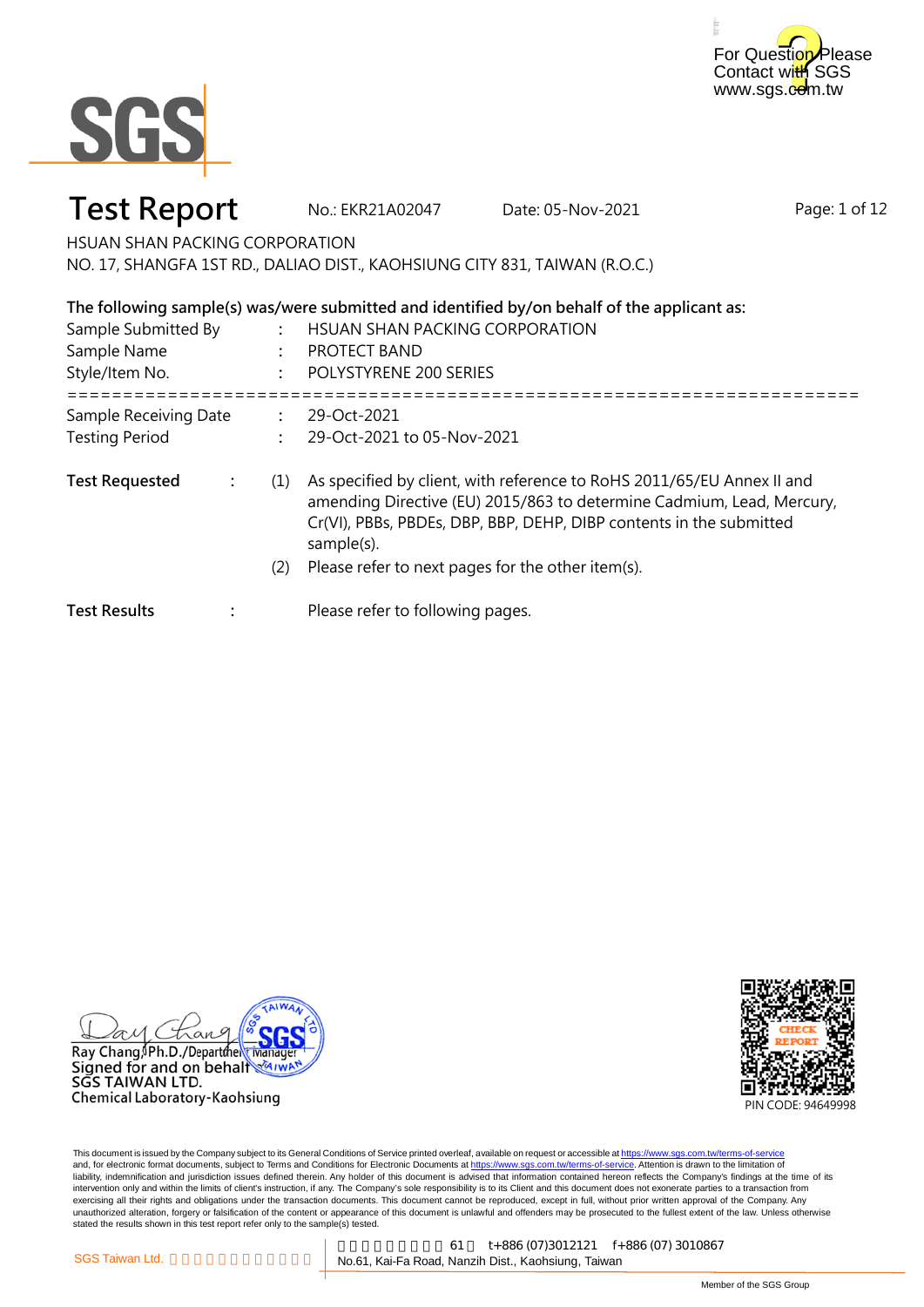

### **Test Report** No.: EKR21A02047 Date: 05-Nov-2021 Page: 2 of 12

HSUAN SHAN PACKING CORPORATION

NO. 17, SHANGFA 1ST RD., DALIAO DIST., KAOHSIUNG CITY 831, TAIWAN (R.O.C.)

### **Test Part Description**

No.1 **:** BLACK PLASTIC

**Test Result(s)**

| Test Item(s)                         | Method                               | Unit  | <b>MDL</b>     | Result |
|--------------------------------------|--------------------------------------|-------|----------------|--------|
|                                      |                                      |       |                | No.1   |
| Cadmium (Cd) (CAS No.: 7440-43-9)    | With reference to IEC 62321-5: 2013, | mg/kg | $\overline{2}$ | n.d.   |
|                                      | analysis was performed by ICP-OES.   |       |                |        |
| Lead (Pb) (CAS No.: 7439-92-1)       | With reference to IEC 62321-5: 2013, | mg/kg | $\overline{2}$ | n.d.   |
|                                      | analysis was performed by ICP-OES.   |       |                |        |
| Mercury (Hg) (CAS No.: 7439-97-6)    | With reference to IEC 62321-4: 2013+ | mg/kg | $\overline{2}$ | n.d.   |
|                                      | AMD1: 2017, analysis was performed   |       |                |        |
|                                      | by ICP-OES.                          |       |                |        |
| Hexavalent Chromium Cr(VI) (CAS No.: | With reference to IEC 62321-7-2:     | mg/kg | 8              | n.d.   |
| 18540-29-9)                          | 2017, analysis was performed by UV-  |       |                |        |
|                                      | VIS.                                 |       |                |        |
| Monobromobiphenyl                    |                                      | mg/kg | 5              | n.d.   |
| Dibromobiphenyl                      |                                      | mg/kg | $\overline{5}$ | n.d.   |
| Tribromobiphenyl                     |                                      | mg/kg | $\overline{5}$ | n.d.   |
| Tetrabromobiphenyl                   |                                      | mg/kg | $\overline{5}$ | n.d.   |
| Pentabromobiphenyl                   |                                      | mg/kg | $\overline{5}$ | n.d.   |
| Hexabromobiphenyl                    |                                      | mg/kg | 5              | n.d.   |
| Heptabromobiphenyl                   |                                      | mg/kg | 5              | n.d.   |
| Octabromobiphenyl                    |                                      | mg/kg | $\overline{5}$ | n.d.   |
| Nonabromobiphenyl                    |                                      | mg/kg | $\overline{5}$ | n.d.   |
| Decabromobiphenyl                    |                                      | mg/kg | $\overline{5}$ | n.d.   |
| Sum of PBBs                          | With reference to IEC 62321-6: 2015, | mg/kg | $\overline{a}$ | n.d.   |
| Monobromodiphenyl ether              | analysis was performed by GC/MS.     | mg/kg | 5              | n.d.   |
| Dibromodiphenyl ether                |                                      | mg/kg | 5              | n.d.   |
| Tribromodiphenyl ether               |                                      | mg/kg | $\overline{5}$ | n.d.   |
| Tetrabromodiphenyl ether             |                                      | mg/kg | $\overline{5}$ | n.d.   |
| Pentabromodiphenyl ether             |                                      | mg/kg | 5              | n.d.   |
| Hexabromodiphenyl ether              |                                      | mg/kg | 5              | n.d.   |
| Heptabromodiphenyl ether             |                                      | mg/kg | 5              | n.d.   |
| Octabromodiphenyl ether              |                                      | mg/kg | $\overline{5}$ | n.d.   |
| Nonabromodiphenyl ether              |                                      | mg/kg | $\overline{5}$ | n.d.   |
| Decabromodiphenyl ether              |                                      | mg/kg | 5              | n.d.   |
| <b>Sum of PBDEs</b>                  |                                      | mg/kg | $\overline{a}$ | n.d.   |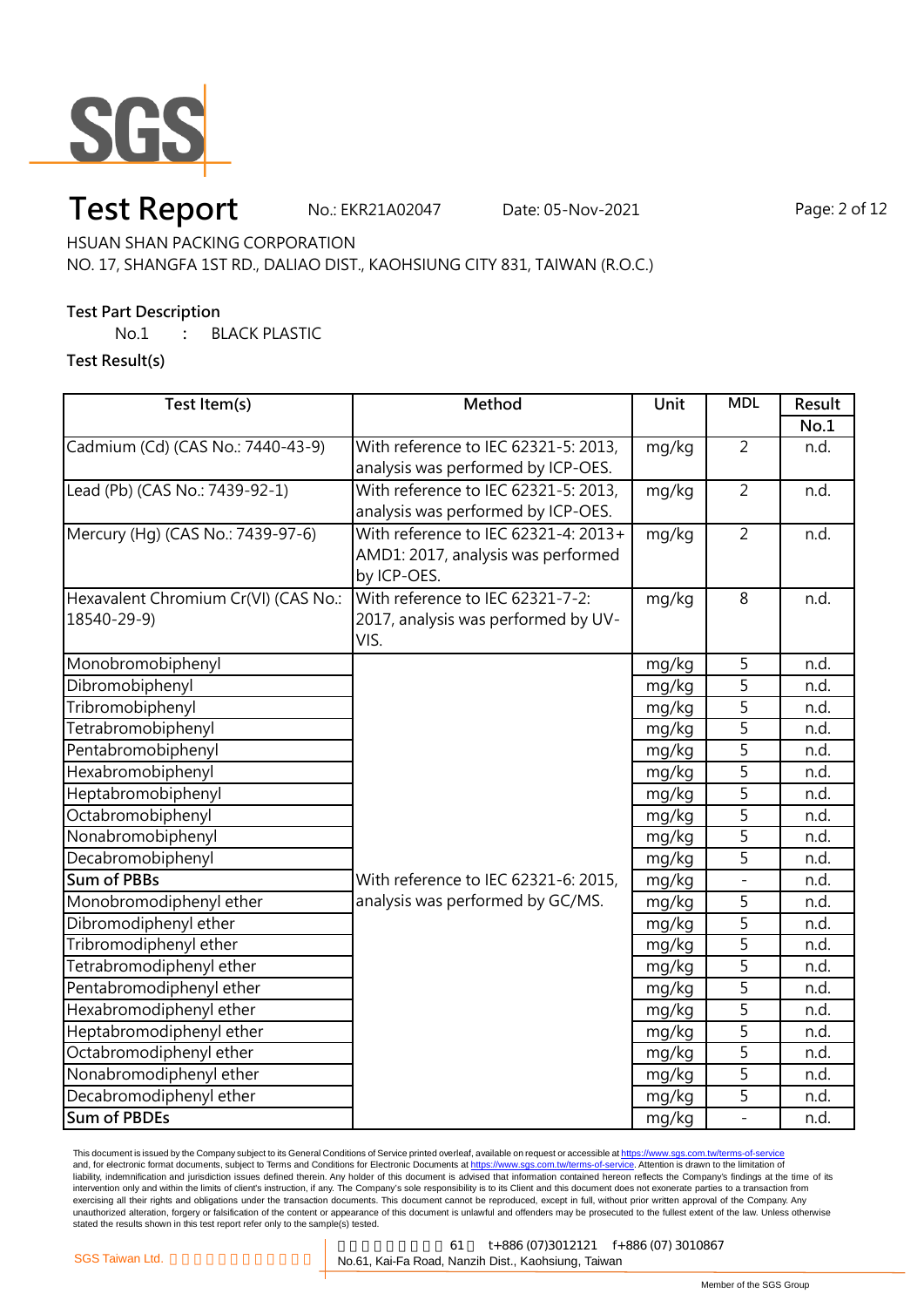

# **Test Report** No.: EKR21A02047 Date: 05-Nov-2021 Page: 3 of 12

HSUAN SHAN PACKING CORPORATION

NO. 17, SHANGFA 1ST RD., DALIAO DIST., KAOHSIUNG CITY 831, TAIWAN (R.O.C.)

| Test Item(s)                                                                | Method                               | Unit  | <b>MDL</b>      | Result |
|-----------------------------------------------------------------------------|--------------------------------------|-------|-----------------|--------|
|                                                                             |                                      |       |                 | No.1   |
| Butyl benzyl phthalate (BBP) (CAS No.:                                      | With reference to IEC 62321-8: 2017, | mg/kg | 50              | n.d.   |
| $85 - 68 - 7$                                                               | analysis was performed by GC/MS.     |       |                 |        |
| Dibutyl phthalate (DBP) (CAS No.: 84-                                       | With reference to IEC 62321-8: 2017, | mg/kg | $\overline{50}$ | n.d.   |
| $74-2)$                                                                     | analysis was performed by GC/MS.     |       |                 |        |
| Diisobutyl phthalate (DIBP) (CAS No.:                                       | With reference to IEC 62321-8: 2017, | mg/kg | 50              | n.d.   |
| $84 - 69 - 5$                                                               | analysis was performed by GC/MS.     |       |                 |        |
| Di-(2-ethylhexyl) phthalate (DEHP)                                          | With reference to IEC 62321-8: 2017, | mg/kg | 50              | n.d.   |
| (CAS No.: 117-81-7)                                                         | analysis was performed by GC/MS.     |       |                 |        |
| Diisononyl phthalate (DINP) (CAS No.:                                       | With reference to IEC 62321-8: 2017, | mg/kg | 50              | n.d.   |
| 28553-12-0, 68515-48-0)                                                     | analysis was performed by GC/MS.     |       |                 |        |
| Diisodecyl phthalate (DIDP) (CAS No.:                                       | With reference to IEC 62321-8: 2017, | mg/kg | 50              | n.d.   |
| 26761-40-0, 68515-49-1)                                                     | analysis was performed by GC/MS.     |       |                 |        |
| Di-n-octyl phthalate (DNOP) (CAS No.:                                       | With reference to IEC 62321-8: 2017, | mg/kg | 50              | n.d.   |
| $117 - 84 - 0$                                                              | analysis was performed by GC/MS.     |       |                 |        |
| Di-n-hexyl phthalate (DNHP) (CAS No.:                                       | With reference to IEC 62321-8: 2017, | mg/kg | 50              | n.d.   |
| $84 - 75 - 3$                                                               | analysis was performed by GC/MS.     |       |                 |        |
| Bis-(2-methoxyethyl) phthalate (DMEP)                                       | With reference to IEC 62321-8: 2017, | mg/kg | 50              | n.d.   |
| (CAS No.: 117-82-8)                                                         | analysis was performed by GC/MS.     |       |                 |        |
| Di-n-pentyl phthalate (DNPP) (CAS No.: With reference to IEC 62321-8: 2017, |                                      | mg/kg | $\overline{50}$ | n.d.   |
| $131 - 18 - 0$                                                              | analysis was performed by GC/MS.     |       |                 |        |
| Fluorine (F) (CAS No.: 14762-94-8)                                          | With reference to BS EN 14582: 2016, | mg/kg | $\overline{50}$ | n.d.   |
|                                                                             | analysis was performed by IC.        |       |                 |        |
| Chlorine (Cl) (CAS No.: 22537-15-1)                                         | With reference to BS EN 14582: 2016, | mg/kg | 50              | n.d.   |
|                                                                             | analysis was performed by IC.        |       |                 |        |
| Bromine (Br) (CAS No.: 10097-32-2)                                          | With reference to BS EN 14582: 2016, | mg/kg | 50              | n.d.   |
|                                                                             | analysis was performed by IC.        |       |                 |        |
| Iodine (I) (CAS No.: 14362-44-8)                                            | With reference to BS EN 14582: 2016, | mg/kg | $\overline{50}$ | n.d.   |
|                                                                             | analysis was performed by IC.        |       |                 |        |
| Perfluorooctanoic acid (PFOA) and it's                                      | With reference to CEN/TS 15968:      | mg/kg | 0.01            | n.d.   |
| salt (CAS No.: 335-67-1 and its salts)                                      | 2010, analysis was performed by      |       |                 |        |
|                                                                             | LC/MS/MS.                            |       |                 |        |
| Perfluorooctane sulfonate (PFOS) and                                        | With reference to CEN/TS 15968:      | mg/kg | 0.01            | n.d.   |
| it's salt (CAS No.: 1763-23-1 and its                                       | 2010, analysis was performed by      |       |                 |        |
| salts)                                                                      | LC/MS/MS.                            |       |                 |        |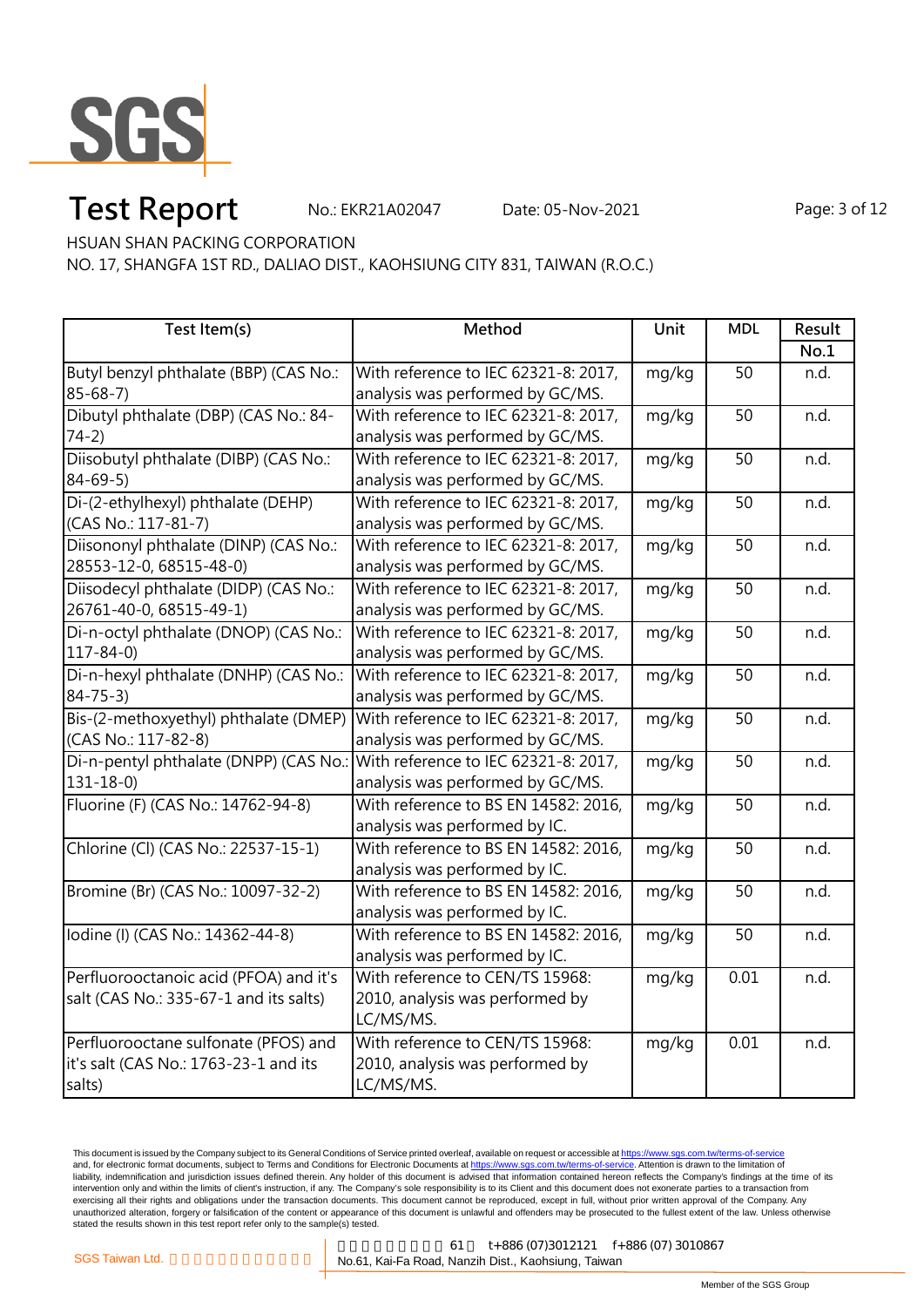

## **Test Report** No.: EKR21A02047 Date: 05-Nov-2021 Page: 4 of 12

HSUAN SHAN PACKING CORPORATION

NO. 17, SHANGFA 1ST RD., DALIAO DIST., KAOHSIUNG CITY 831, TAIWAN (R.O.C.)

| Test Item(s)                       | Method                               | Unit  | <b>MDL</b> | Result   |
|------------------------------------|--------------------------------------|-------|------------|----------|
|                                    |                                      |       |            | No.1     |
| Dimethyl fumarate (DMFu) (CAS No.: | With reference to US EPA 3550C:      | mg/kg | 0.1        | n.d.     |
| $624 - 49 - 7$                     | 2007, analysis was performed by      |       |            |          |
|                                    | GC/MS.                               |       |            |          |
| Polyvinyl chloride (PVC)           | With reference to ASTM E1252: 2013,  | $***$ |            | Negative |
|                                    | analysis was performed by FT-IR and  |       |            |          |
|                                    | Flame Test.                          |       |            |          |
| Formaldehyde (CAS No.: 50-00-0)    | With reference to ISO 17226-1: 2021, | mg/kg | 3          | n.d.     |
|                                    | analysis was performed by LC/DAD.    |       |            |          |

**Note:**

- 1. mg/kg = ppm;0.1wt% = 1000ppm
- 2. MDL = Method Detection Limit
- 3. n.d. = Not Detected ( Less than MDL)
- 4. "-" = Not Regulated
- 5. \*\*= Qualitative analysis (No Unit)
- 6. Negative = Undetectable ; Positive = Detectable
- 7. PFOS and its salts including :

CAS No.: 29081-56-9, 2795-39-3, 29457-72-5, 70225-14-8, 56773-42-3, 251099-16-8, 307-35-7.

8. PFOA and its salts including : CAS No.: 3825-26-1, 335-95-5, 2395-00-8, 335-93-3, 335-66-0.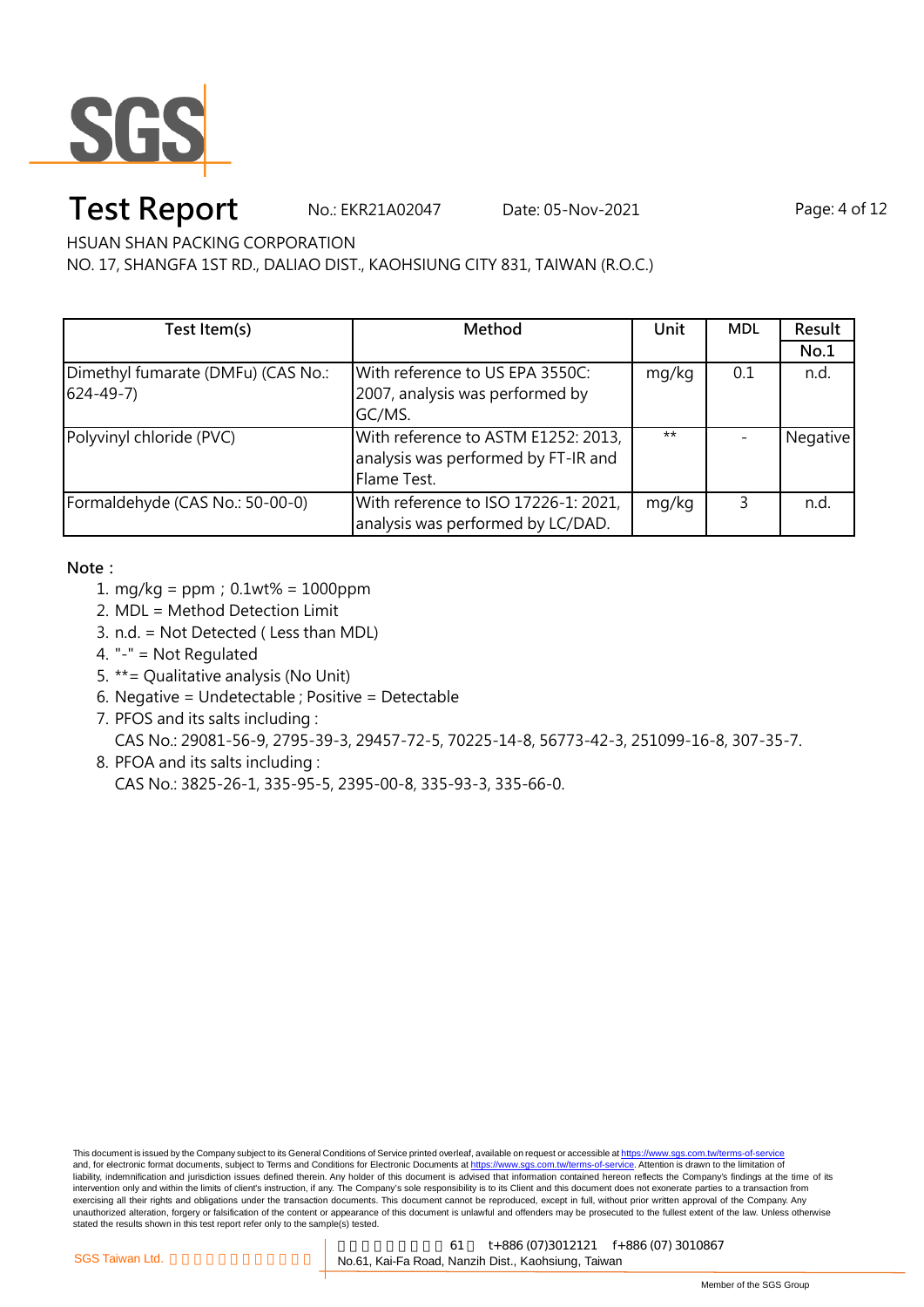

### **Test Report** No.: EKR21A02047 Date: 05-Nov-2021 Page: 5 of 12

HSUAN SHAN PACKING CORPORATION

NO. 17, SHANGFA 1ST RD., DALIAO DIST., KAOHSIUNG CITY 831, TAIWAN (R.O.C.)

#### **Analytical flow chart of Heavy Metal**

These samples were dissolved totally by pre-conditioning method according to below flow chart. ( $Cr<sup>6+</sup>$ 

test method excluded)

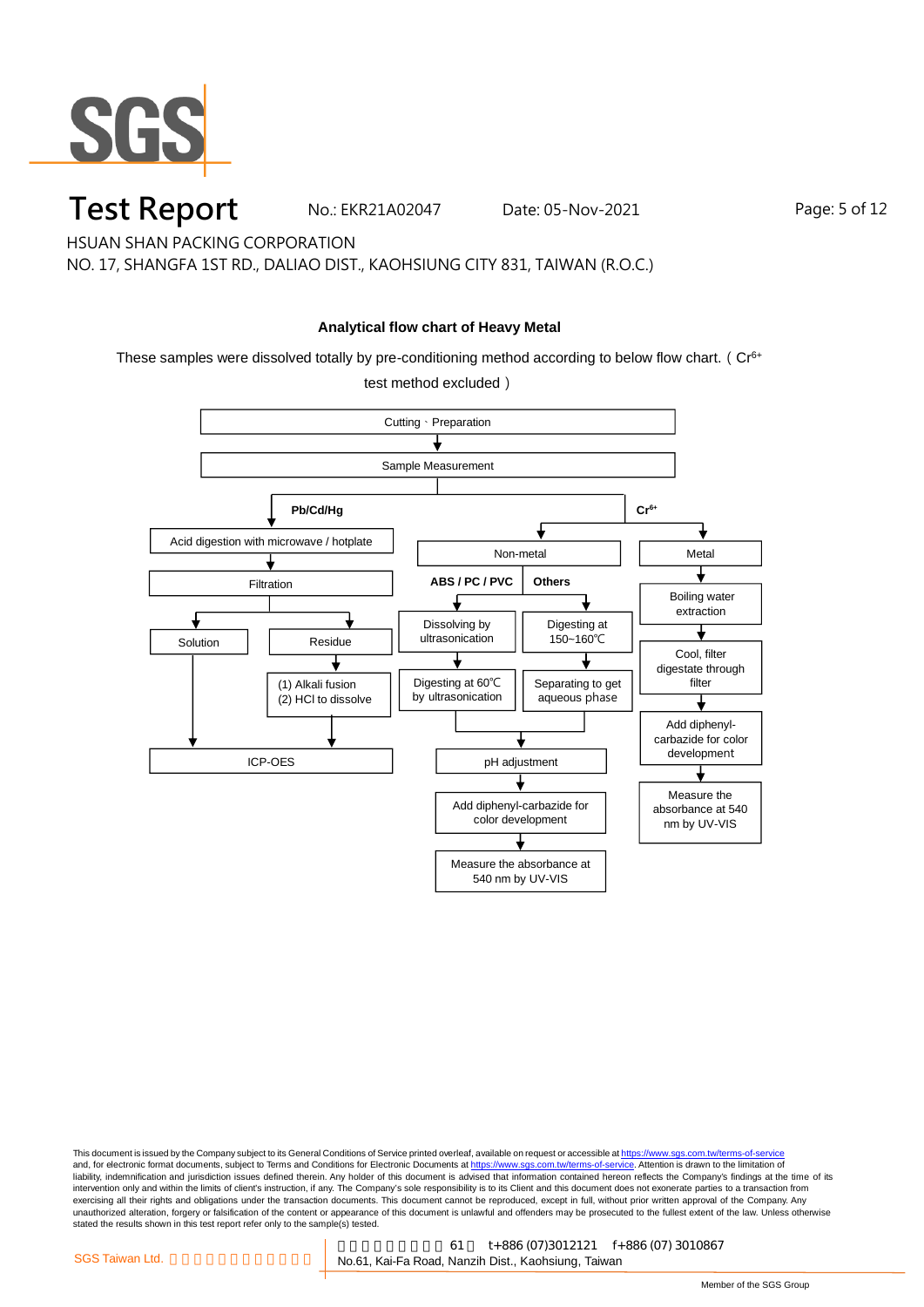

### **Test Report** No.: EKR21A02047 Date: 05-Nov-2021 Page: 6 of 12

HSUAN SHAN PACKING CORPORATION

NO. 17, SHANGFA 1ST RD., DALIAO DIST., KAOHSIUNG CITY 831, TAIWAN (R.O.C.)

#### **PBB/PBDE analytical FLOW CHART**

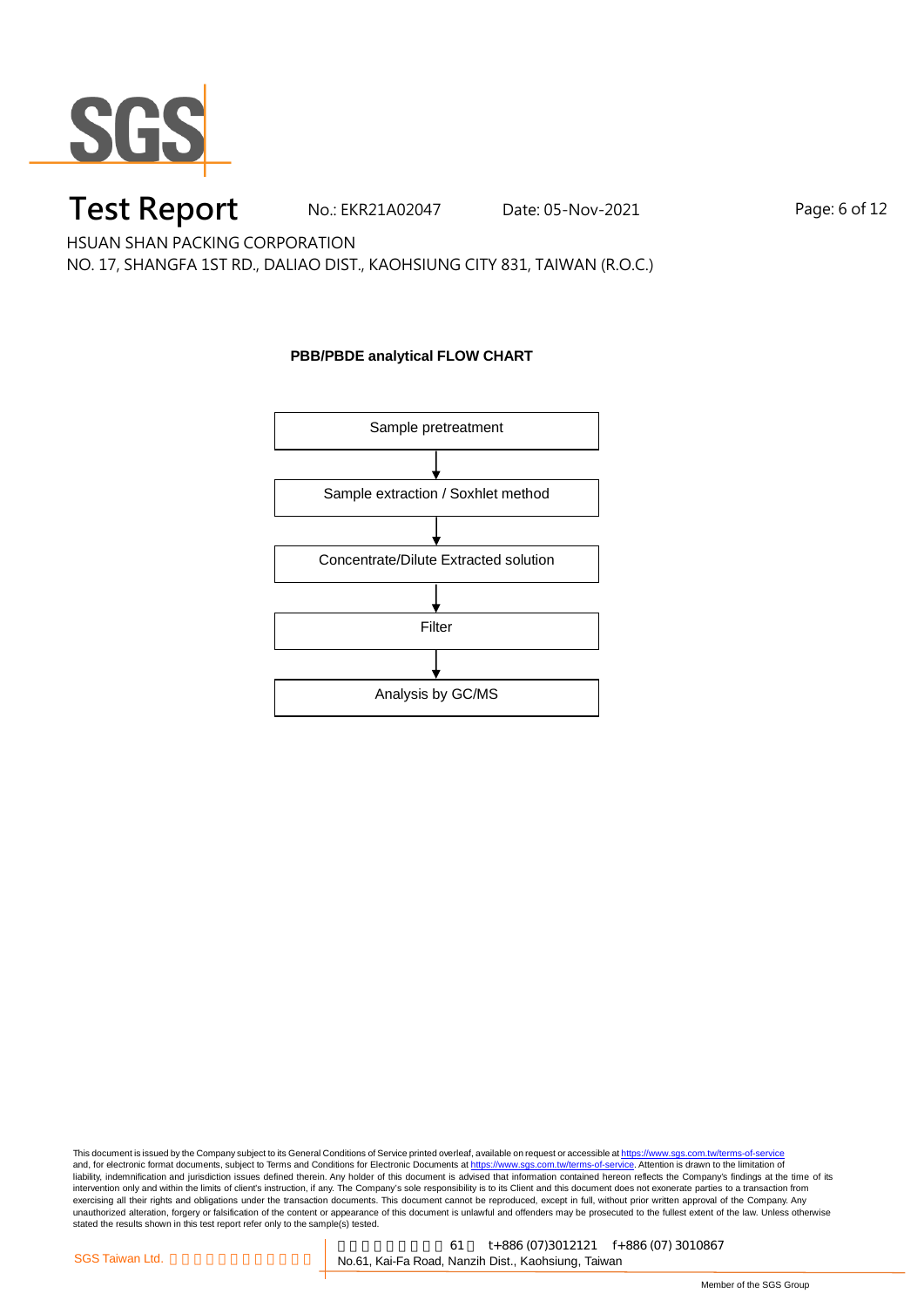

### **Test Report** No.: EKR21A02047 Date: 05-Nov-2021 Page: 7 of 12

HSUAN SHAN PACKING CORPORATION

NO. 17, SHANGFA 1ST RD., DALIAO DIST., KAOHSIUNG CITY 831, TAIWAN (R.O.C.)

#### **Analytical flow chart of phthalate content**

【Test method: IEC 62321-8】

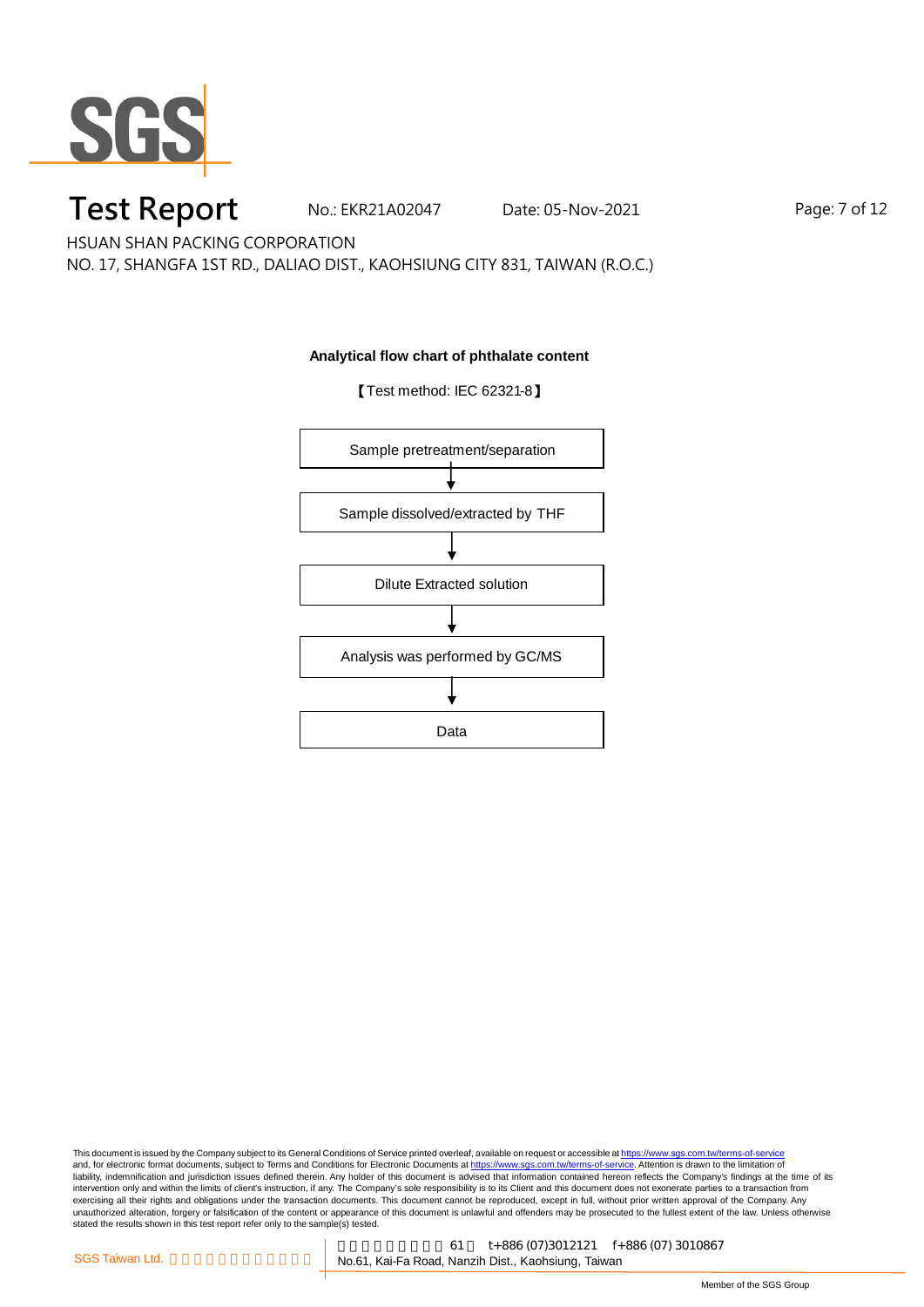

### **Test Report** No.: EKR21A02047 Date: 05-Nov-2021 Page: 8 of 12

HSUAN SHAN PACKING CORPORATION

NO. 17, SHANGFA 1ST RD., DALIAO DIST., KAOHSIUNG CITY 831, TAIWAN (R.O.C.)

#### **Analytical flow chart of Halogen**

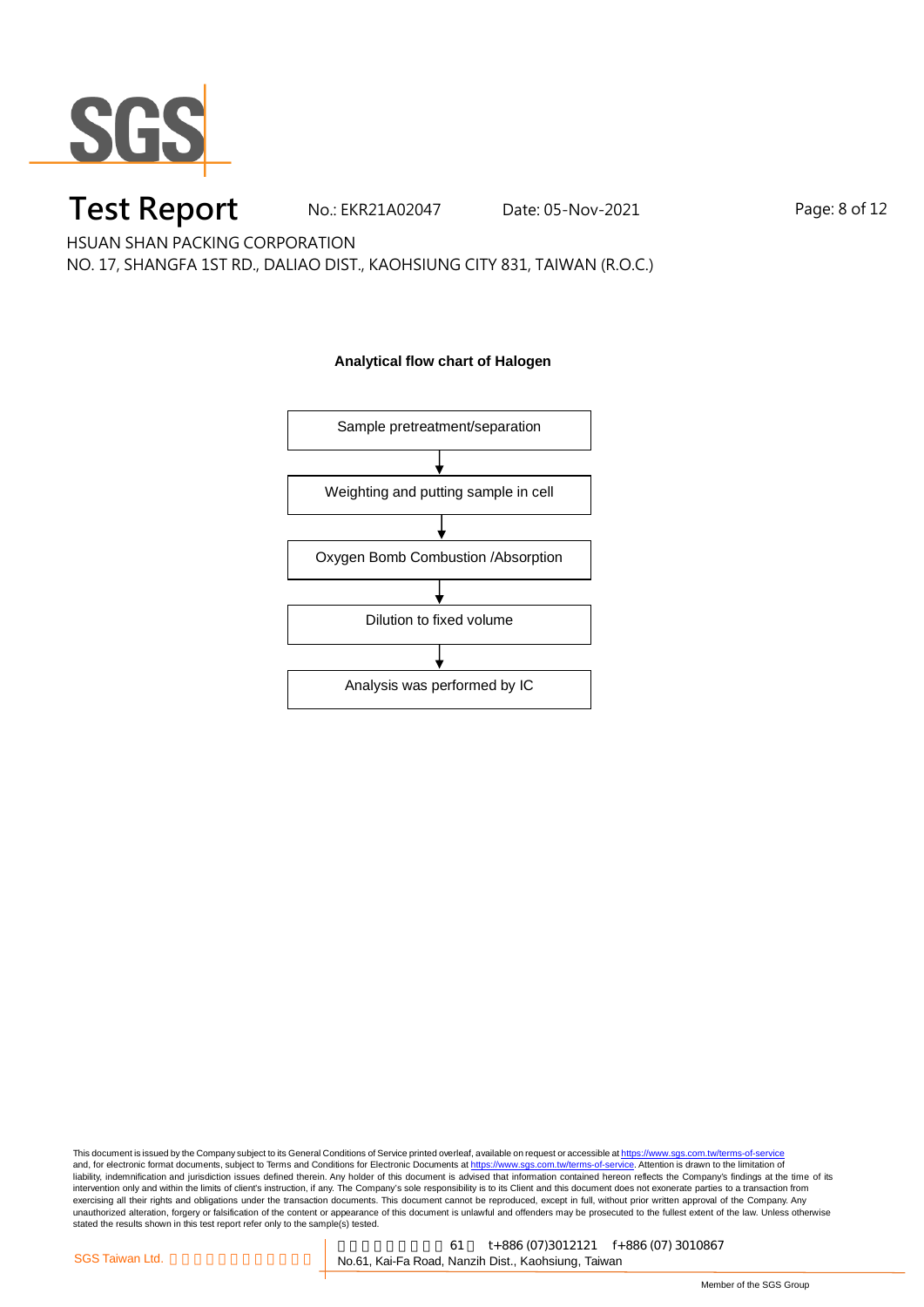

### **Test Report** No.: EKR21A02047 Date: 05-Nov-2021 Page: 9 of 12

HSUAN SHAN PACKING CORPORATION NO. 17, SHANGFA 1ST RD., DALIAO DIST., KAOHSIUNG CITY 831, TAIWAN (R.O.C.)

**Analytical flow chart – PFAS (including PFOA/PFOS/its related compound, etc.)**

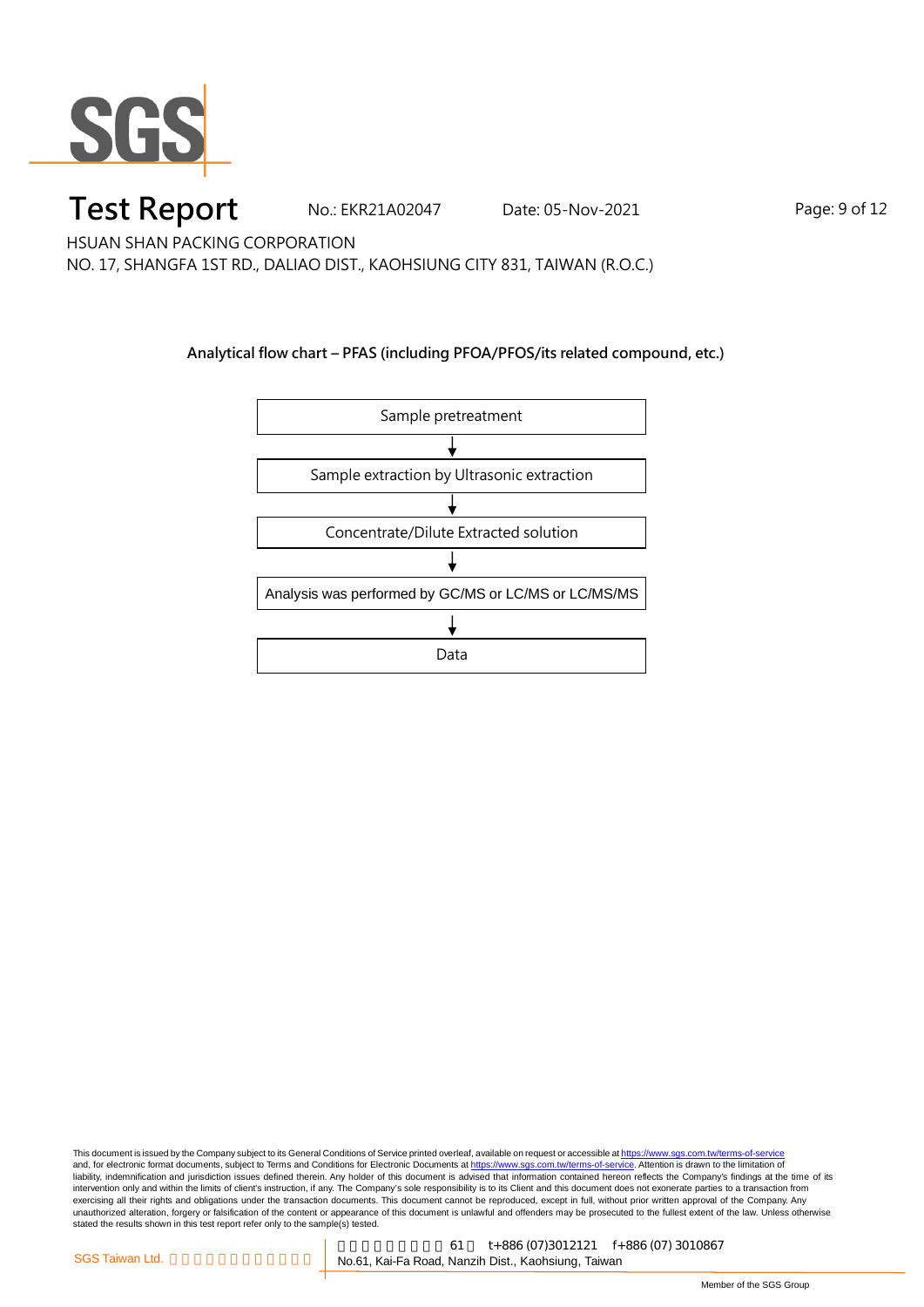

# **Test Report** No.: EKR21A02047 Date: 05-Nov-2021 Page: 10 of 12

HSUAN SHAN PACKING CORPORATION

NO. 17, SHANGFA 1ST RD., DALIAO DIST., KAOHSIUNG CITY 831, TAIWAN (R.O.C.)

**Analytical flow chart of Dimethyl Fumarate**

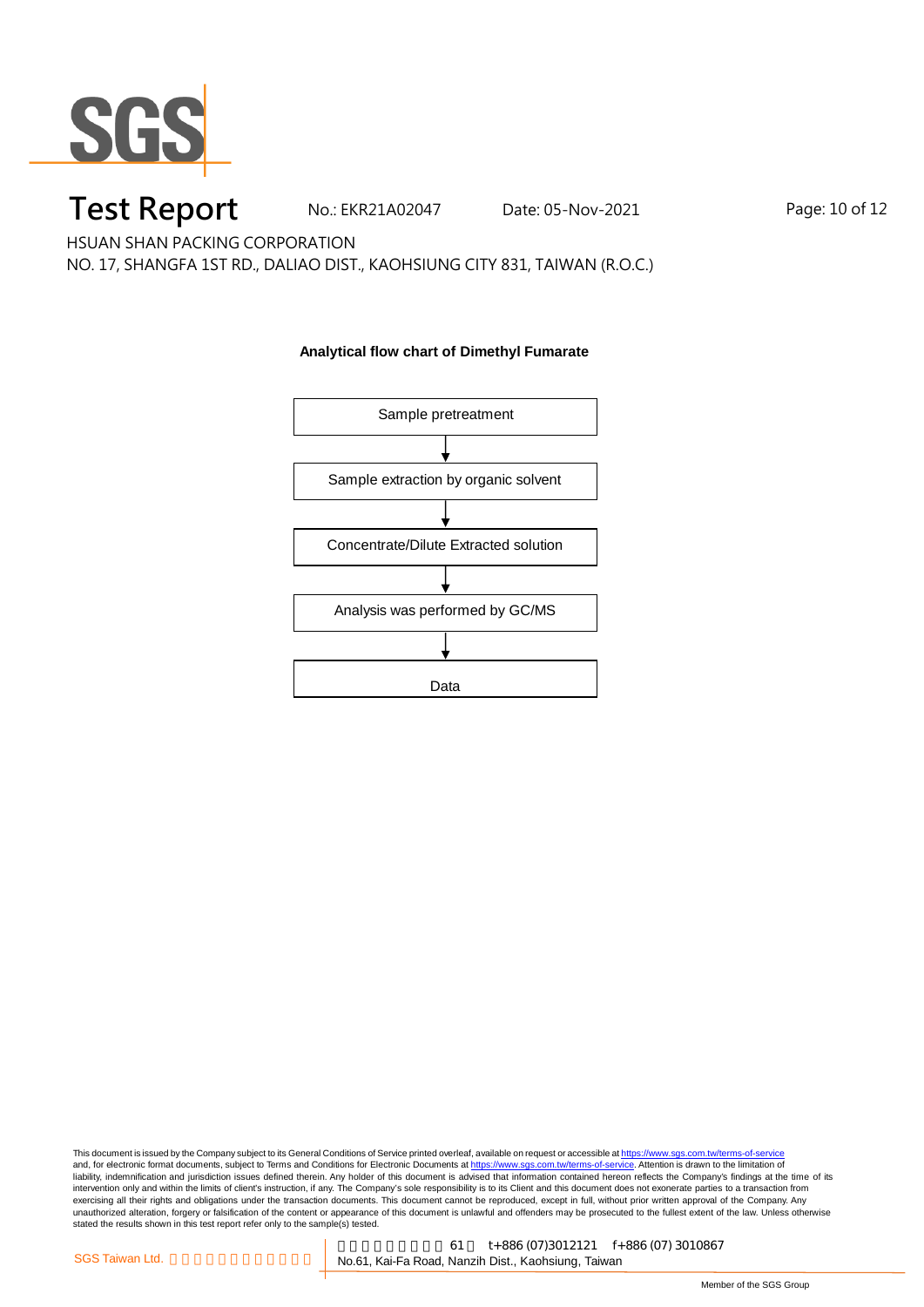

### **Test Report** No.: EKR21A02047 Date: 05-Nov-2021 Page: 11 of 12

HSUAN SHAN PACKING CORPORATION

NO. 17, SHANGFA 1ST RD., DALIAO DIST., KAOHSIUNG CITY 831, TAIWAN (R.O.C.)

#### **Analytical flow chart - Formaldehyde**